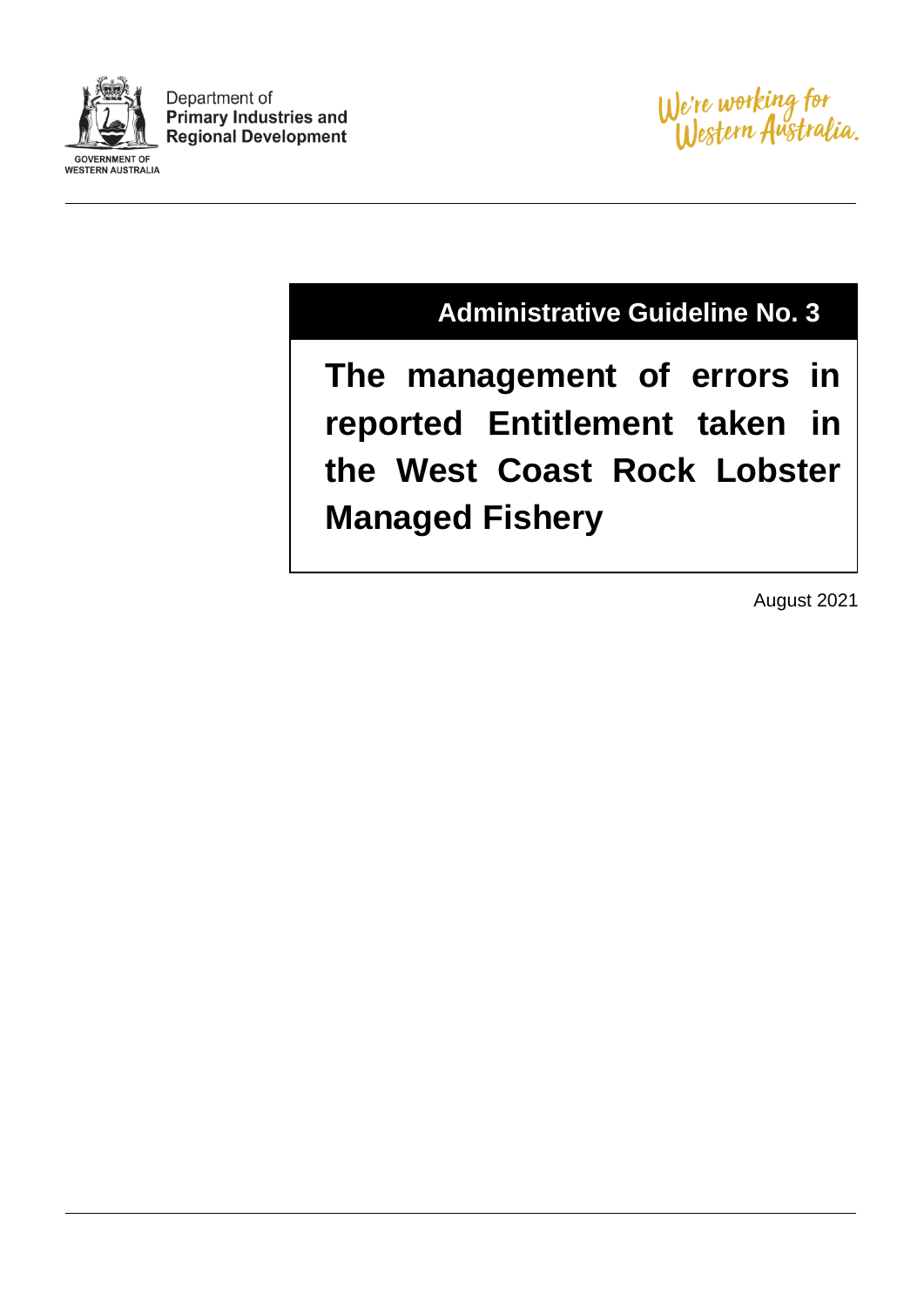### **Important disclaimer**

The Chief Executive Officer of the Department of Primary Industries and Regional Development and the State of Western Australia accept no liability whatsoever by reason of negligence or otherwise arising from the use or release of this information or any part of it.

Department of Primary Industries and Regional Development Gordon Stephenson House 140 William Street PERTH WA 6000 Telephone: (08) 6551 4444 Website: dpird.wa.gov.au ABN: 18 951 343 745

ISSN: 2207-5526 (Print) ISSN: 2207-5534 (Online)

Copyright © State of Western Australia (Department of Primary Industries and Regional Development) 2021

*Administrative Guideline No. 3* **|** *Page ii*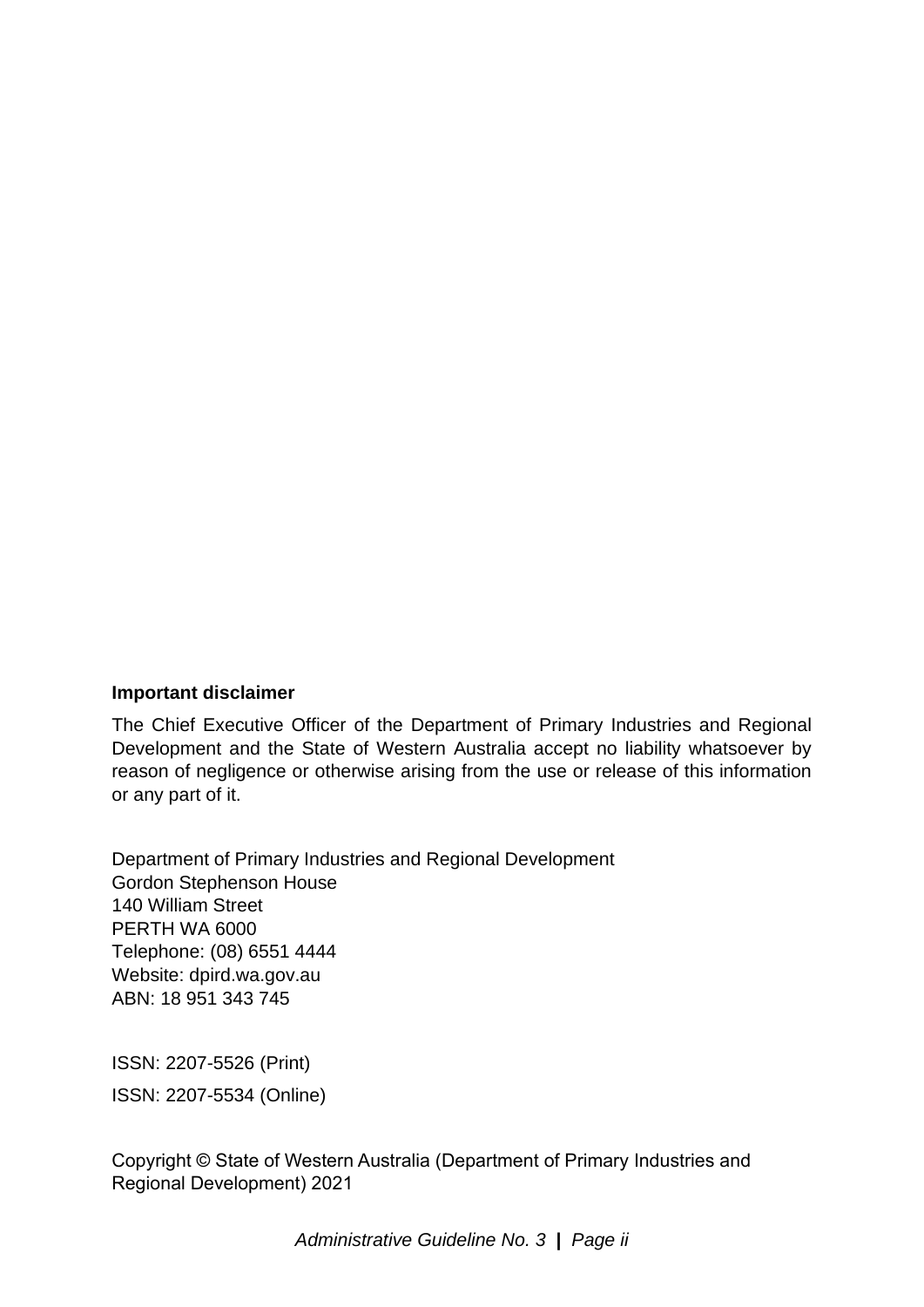## **Contents**

| 4.0 THE MANAGEMENT OF ERRORS THAT WOULD, IF CORRECTED, RESULT |
|---------------------------------------------------------------|
| 5.0 THE MANAGEMENT OF ERRORS THAT WOULD, IF CORRECTED, RESULT |
| 6.0 APPENDIX 1 - PRO FORMA STATUTORY DECLARATION FORM  5      |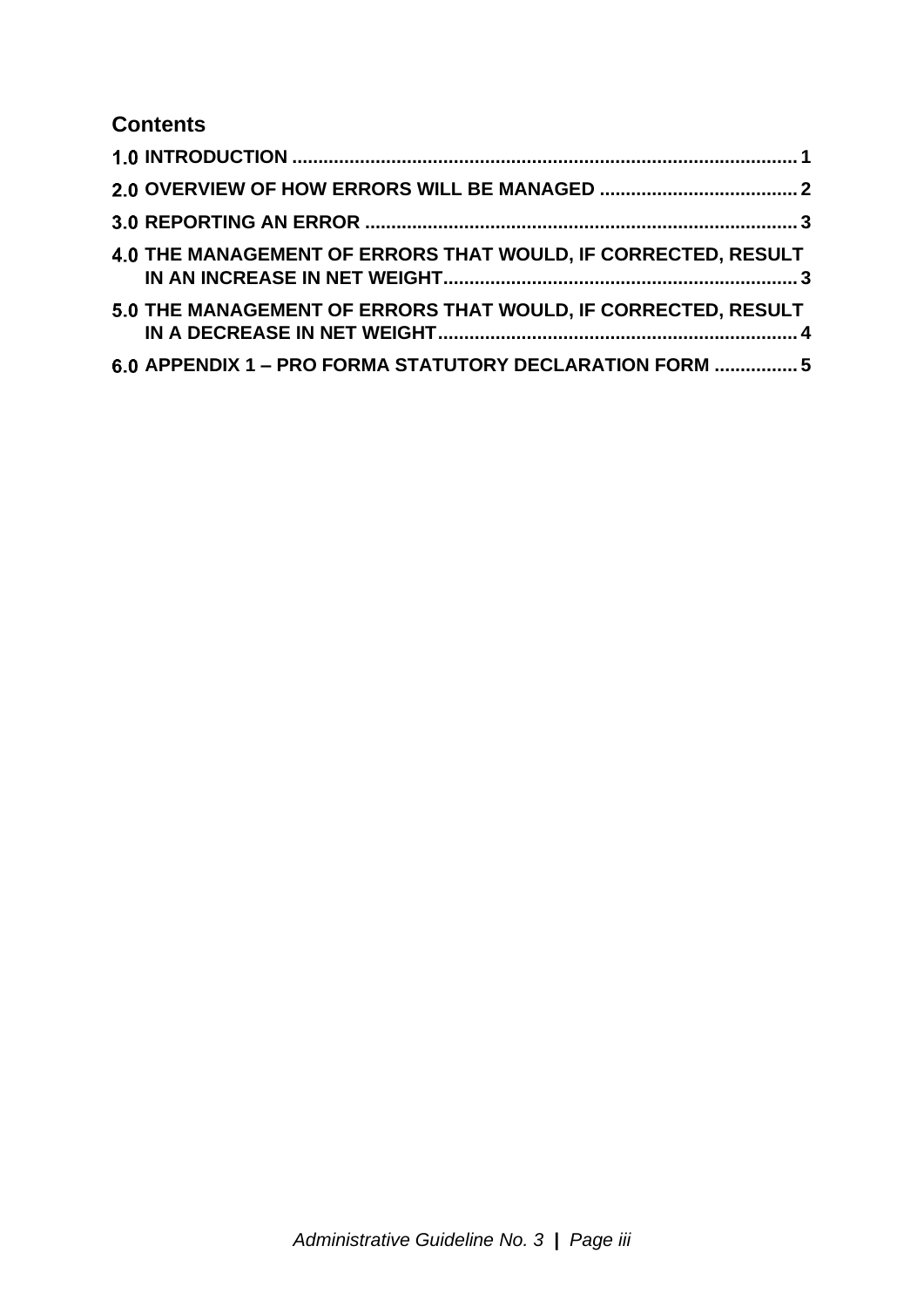*Administrative Guideline No. 3* **|** *Page iv*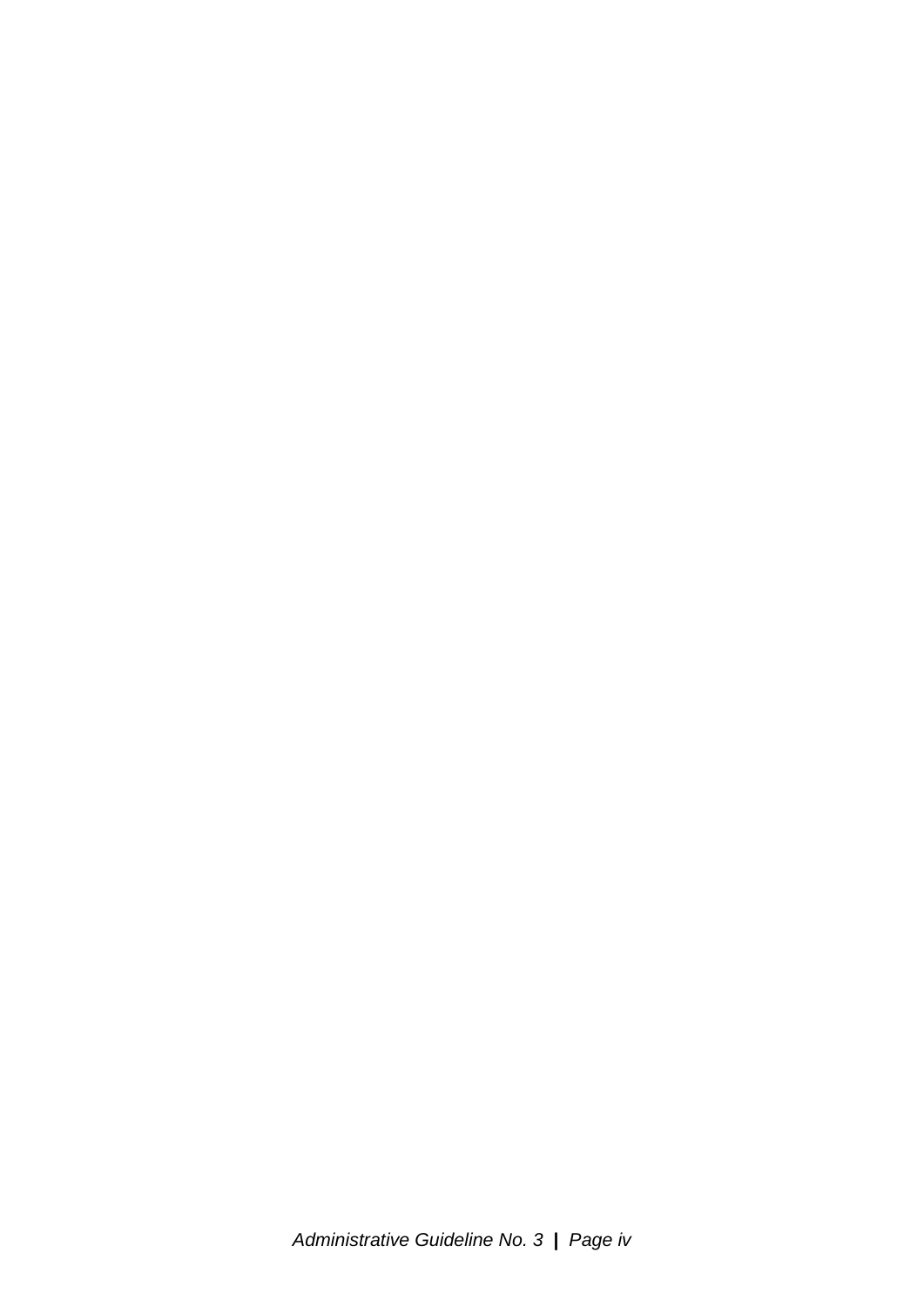#### <span id="page-4-0"></span> $1.0$ **Introduction**

These Administrative Guidelines address how errors in the submission of reported net weights in the West Coast Rock Lobster Managed Fishery (the Fishery) are to be managed. There is an onus on the Master and the Registered Receiver to provide accurate information when submitting the weight (in kilograms) of rock lobster taken for each consignment, under the *West Coast Rock Lobster Managed Fishery Management Plan 2012* (the Plan). However, it is acknowledged that from time to time errors will be made in making submissions. These guidelines outline how to report such errors to the Department of Primary Industries and Regional Development (DPIRD) and how DPIRD will manage errors in accordance with the intent of the Plan.

**Note: A request under these guidelines is an alternative to lodging a request for authority fish in excess of entitlement, under clause 43(5) of the Plan. If an application is made under these guidelines and a request is made to be permitted to fish in excess of entitlement only one application will be considered.**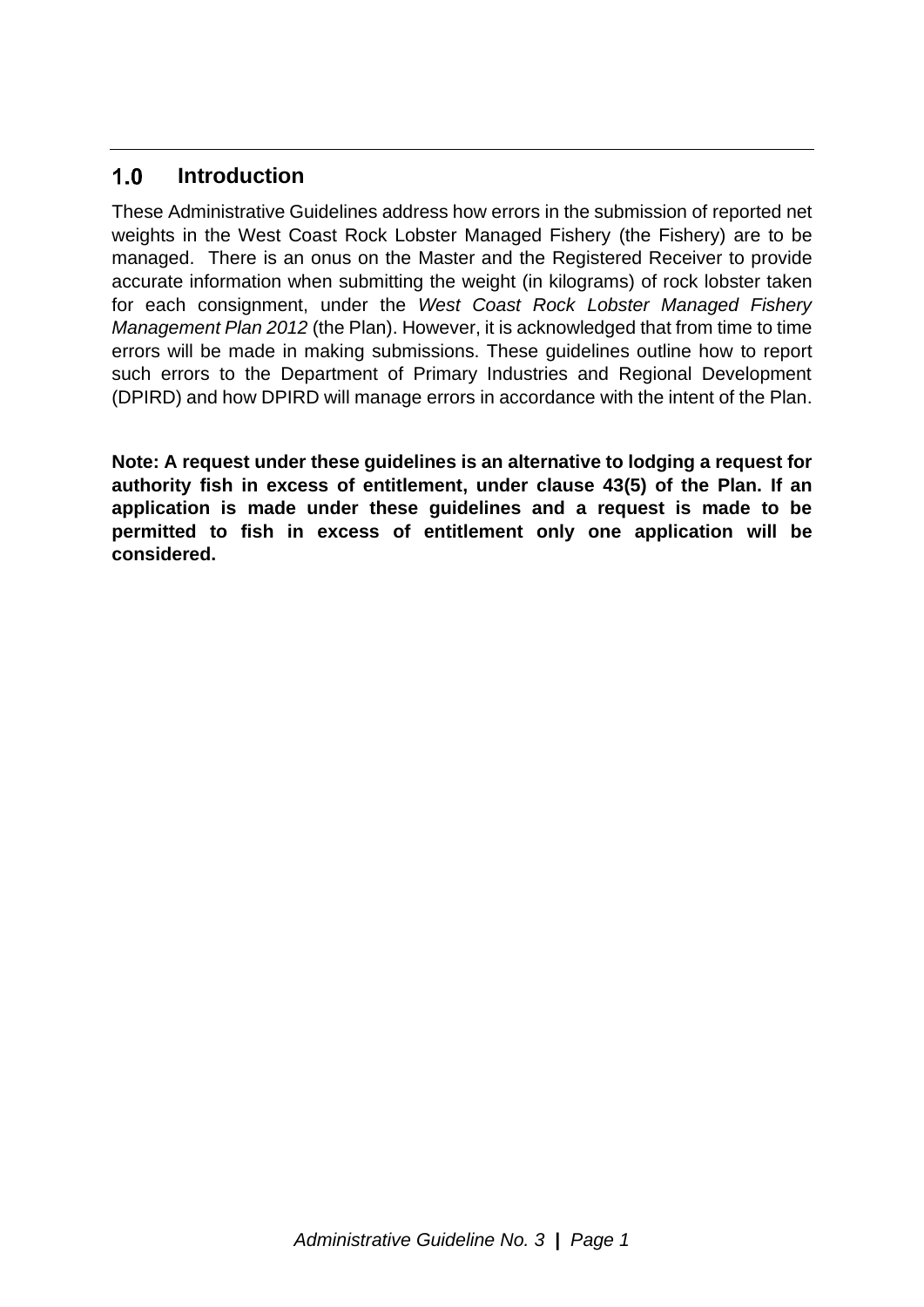#### <span id="page-5-0"></span> $2.0$ **Overview of how errors will be managed**

The Plan requires both Masters and Registered Receivers to complete specific weighing processes at specified times. The weights reported to DPIRD include;

- **gross weight,** which means the total weight of all the containers in a consignment and includes the weight of all lobsters in those containers and all other things, including water, on, in, or attached to those containers, determined in kilograms to one decimal place;
- **container weight,** which means the weight of a container used to hold rock lobster, including the lid and anything attached to the container, determined in kilograms to one decimal point (with an amount of 0.05 kilograms or more being rounded upwards to the next 0.1 of a kilogram), by the method specified in Schedule 10 of the Plan;
- **net weight,** which means -

(a) where determined by the master of an authorised boat, the total weight of all the lobsters in a consignment (in kilograms), determined to one decimal place in accordance with the method specified in Schedule 10 of the Plan; and (b) where determined by a registered receiver, the total weight of all the lobsters in the consignment (in kilograms), determined by the registered receiver to one decimal place.

Errors may occur when determining and reporting the net weight.

In circumstances where the correction of an alleged error will result in an **increase** in the net weight of lobster reported, the alleged error will be investigated and reviewed by the Entitlement Management Unit.

In circumstances where the correction of an alleged error will result in a **decrease** in the net weight of lobster reported, then the criteria for determining that an error has occurred, as outlined in clause 43(5) will be applied.

Under clause 43(5): *Where an error has occurred in the recording of the weight of rock lobster under clauses 60(4) or 62(8), the CEO may permit fishing in excess of the entitlement of a licence where -*

*(a) the CEO is satisfied that either -*

- *(i) the error in recording the weight of the rock lobster is self-evident on the face of the relevant CDR form or post-landing nomination form submitted in Fish Eye; or*
- *(ii) the evidence supports the conclusion that an error has occurred in the recording of the weight of the rock lobster on the relevant Fish Eye nomination or CDR form, and information on other Fish Eye nominations or CDR forms in relation to the licence are consistent with that conclusion; and*

*(b) the holder of the relevant licence notified the CEO of the error within 28 days of the error occurring; and* 

*(c) the error made exceeds 5 kilograms.* 

An internal investigation and review process is undertaken to substantiate the claim that an error occurred. If the investigation and review process substantiates the claim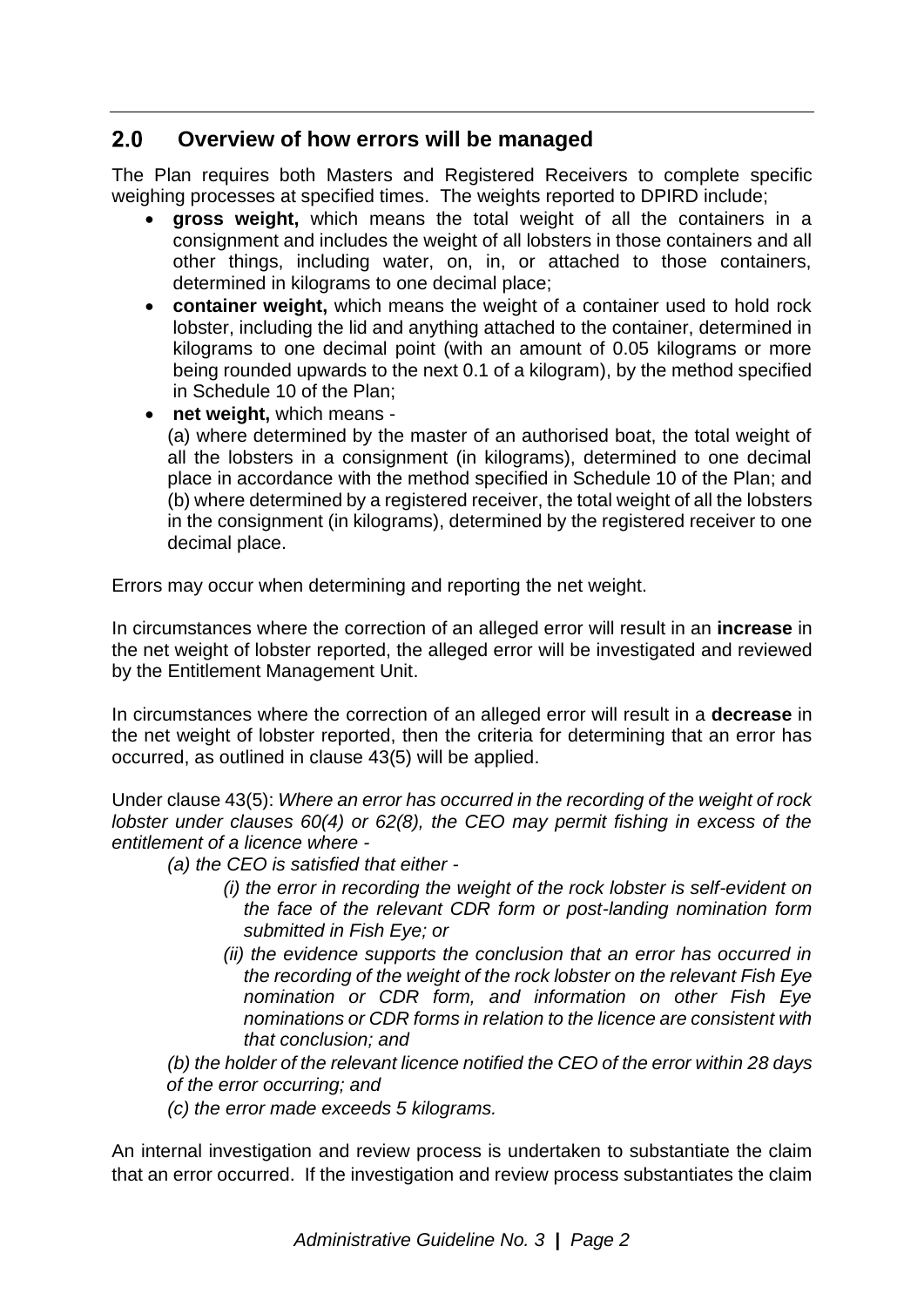and is approved by the Chief Executive Officer, **an amendment will be made to correct the erroneous weights recorded against the consignment in the entitlement management database**. Approval to fish in excess of entitlement will not be granted.

Masters, MFL holders, and Registered Receivers should not pre-empt the outcome of an application made under these guidelines.

#### <span id="page-6-0"></span> $3.0$ **Reporting an Error**

When a Master, Registered Receiver or MFL Holder believes an error has been made in reporting net weights of consignments of rock lobster, they must advise the CEO of the nature of the error.

Masters, Registers Receivers or MFL Holders can contact the Fisheye Support/Rock Lobster Helpline (1300 550 763), their local DPIRD office, or a DPIRD staff member to make the first notification of an alleged error. This allows for the notification part of clause 43(5) to be satisfied*.*

For a request to increase the reported net weight, advice by phone, email, letter or fax detailing the error and the corrected weights is acceptable. Written confirmation will be provided from DPIRD once the claim has been reviewed.

Any request to decrease the reported net weight, will need to be submitted in writing on a statutory declaration. Initial notification by: phone, email, letter or fax must have been registered within the required timeframe (28 days). A copy of the statutory declaration can be sent by fax or email, and the original must also subsequently be provided.

### <span id="page-6-1"></span>4.0 **The management of errors that would, if corrected, result in an increase in net weight**

The advice submitted to DPIRD should detail the nature of the error, how the error occurred, and the corrected gross, container and net weights in kilograms that should have been recorded. The correction of an error of this nature represents a lower risk to the integrity of the Rock Lobster entitlement management system and the Fishery. After an investigation and review of the submission, the error may be corrected in the entitlement management database. The MFL Holder will be advised of the revised weight recorded for the consignment in question. The database keeps a record of all adjustments to weights that can be audited.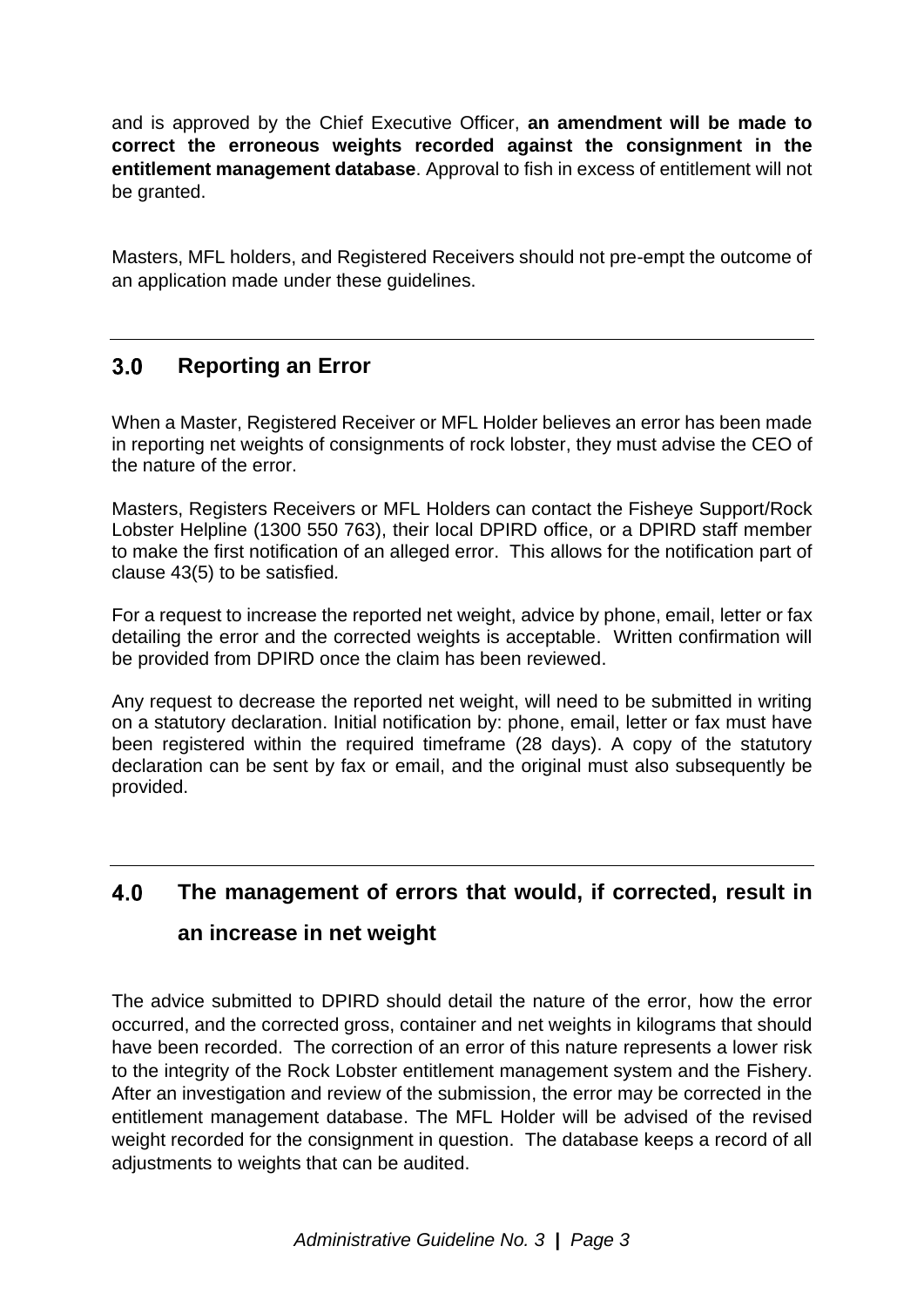Note: The corrected entitlement value will become visible to the Master and MFL Holder on the entitlement management database upon the next update/refresh of the Entitlement Report.

<span id="page-7-0"></span>Note: This change of record does not prevent other compliance action being pursued.

### $5.0$ **The management of errors that would, if corrected, result in a decrease in net weight**

Where an application is made to decrease the net weight, an investigation and review process is undertaken to substantiate the claim. When considering requests to reduce entitlement taken there is a greater risk to sustainability and equity that underpin the management of the Fishery. The CEO must be satisfied by the evidence presented in order to correct an error that would result in a decrease in net weight, in accordance with the criteria set out in clause 43(5) of the Plan. The same internal process will be followed when considering a request to report a reduction of net weight under these guidelines as a request to permit fishing in excess of entitlement under clause 43(5) of the Plan.

The statutory declaration must outline the nature of the error, the reason for the error, and the corrected gross, container and net weights in kilograms that should have been recorded. An electronic copy of the Statutory Declaration can be forwarded to DPIRD to expedite the investigation and review process. The CEO will make a decision, as required by the Plan, and the MFL Holder will be advised. If the decision is to approve the request, the weight of entitlement reported will be amended to the value determined by the investigation and review process. The MFL Holder will be advised on the revised entitlement taken for the consignment in question. The database keeps a record of all adjustments to weights that can be audited.

Note: The corrected entitlement value will become visible to the Master and MFL Holder on the entitlement management database upon the next update/refresh of the Entitlement Report.

Note: This change of record does not prevent other compliance action being pursued.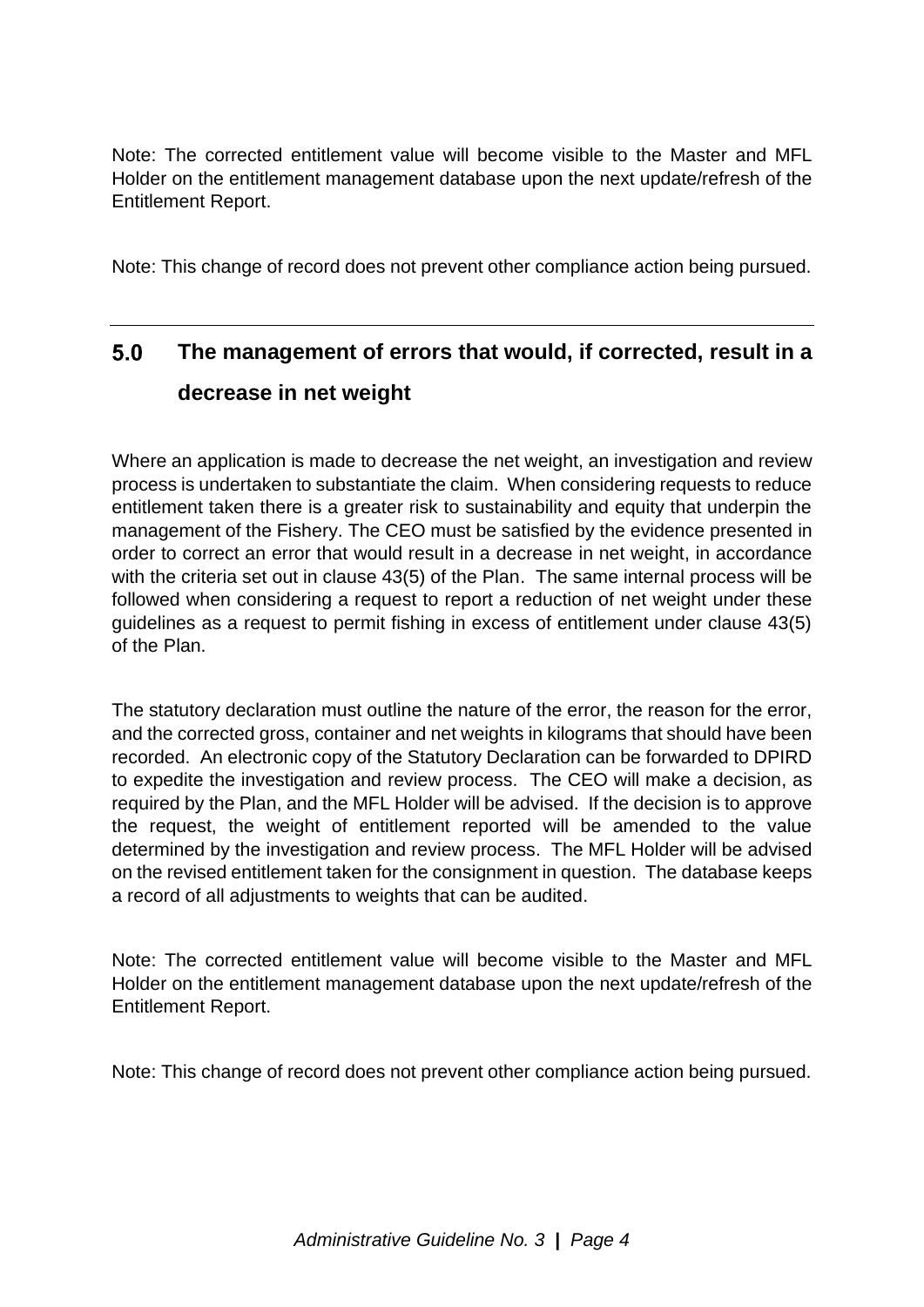### <span id="page-8-0"></span> $6.0$ **Appendix 1 – Pro forma statutory declaration form**

See next page for Pro forma statutory declaration form (source: WA Police).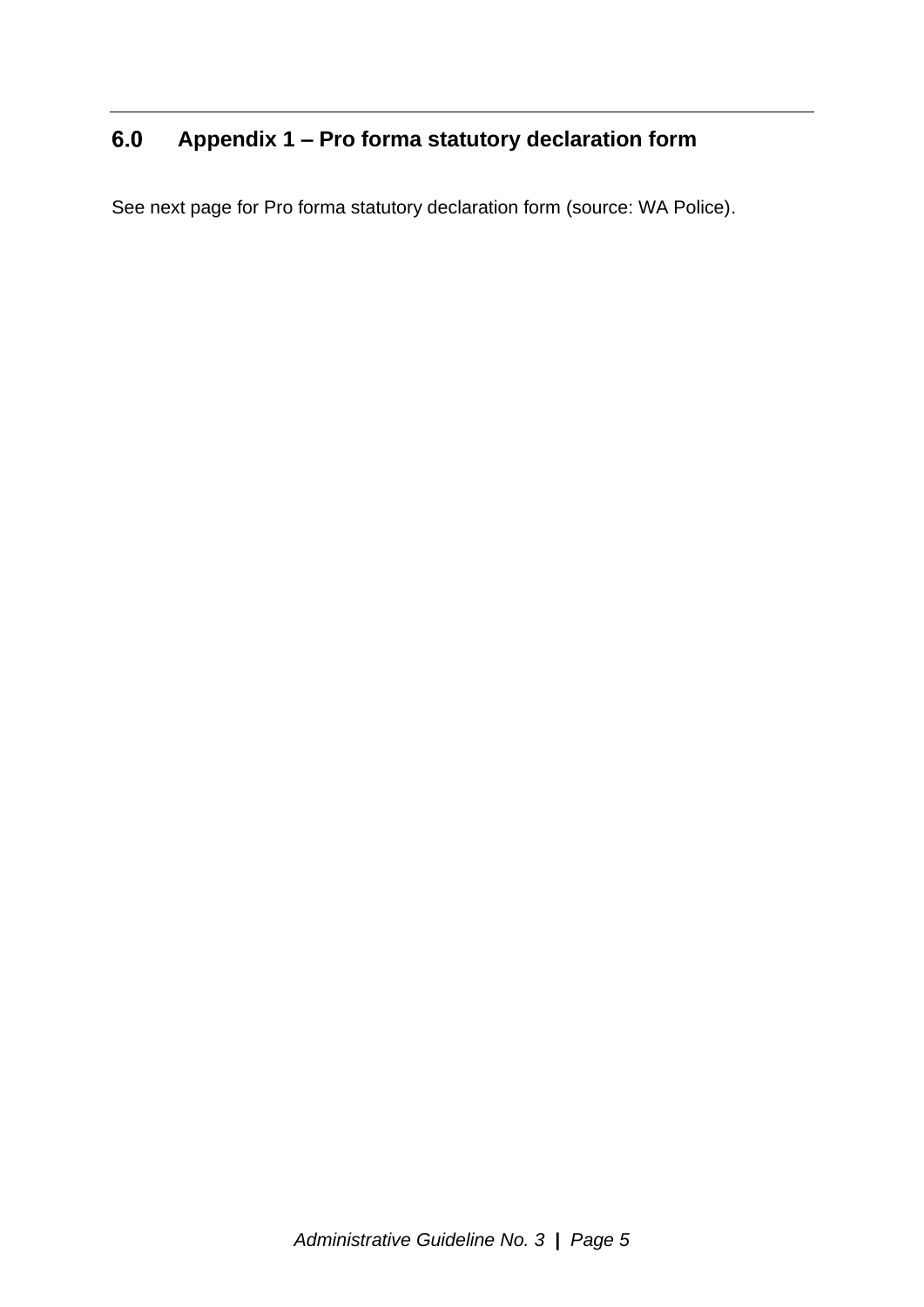### **WESTERN AUSTRALIA**

# OATHS, AFFIDAVITS AND STATUTORY DECLARATIONS ACT 2005 STATUTORY DECLARATION

| I.                                                                                           |                                                 |
|----------------------------------------------------------------------------------------------|-------------------------------------------------|
| {name, address and occupation of person making declaration}                                  |                                                 |
| sincerely declare as follows:-                                                               |                                                 |
|                                                                                              |                                                 |
|                                                                                              |                                                 |
|                                                                                              |                                                 |
|                                                                                              |                                                 |
|                                                                                              |                                                 |
|                                                                                              |                                                 |
|                                                                                              |                                                 |
| {insert content of the statutory declaration; use numbered paragraphs if content is long}    |                                                 |
|                                                                                              |                                                 |
| This declaration is true and I know that it is an offence to make a declaration knowing that |                                                 |
| it is false in a material particular.                                                        |                                                 |
| This declaration is made under the Oaths, Affidavits and Statutory Declarations Act 2005     |                                                 |
|                                                                                              |                                                 |
| at<br>{place}                                                                                |                                                 |
| {date}                                                                                       |                                                 |
| in the presence of -                                                                         | bv.                                             |
| {Signature of authorised witness}                                                            | {Signature of person making the<br>declaration} |
|                                                                                              |                                                 |
|                                                                                              |                                                 |
| {Name of authorised witness and qualification as such a<br>witnessl                          |                                                 |
|                                                                                              |                                                 |

*Administrative Guideline No. 3* **|** *Page 6*